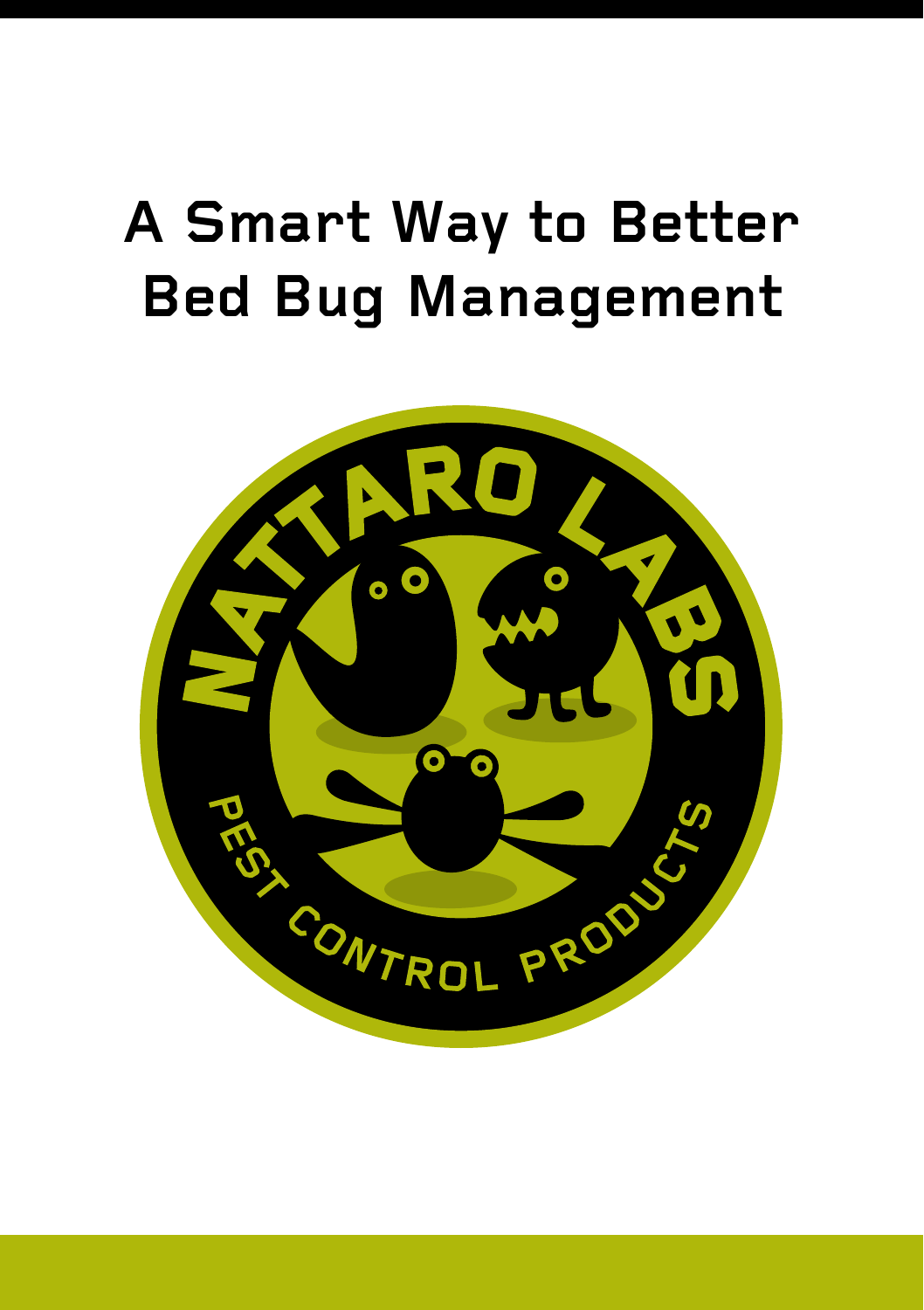### Your business partner for the treatment of bed bugs

Do you have customers who have problems with bed bugs? Or do you want to prevent bed bugs and avoid problems in the future? Then Nattaro Labs is the ideal business partner for you. We are bed bug experts, and we have a unique patented Swedish invention that prevents bed bugs.

#### Proven effect

Nattaro Safe is a bed bug tape with proven effect, that is easy to fit to the underside of a bed, for example. The active substance in the tape. natural diatomaceous earth, is non-toxic and non-hazardous to humans and pets. The construction is attractive to bed bugs, and carries a perfectly balanced dose that creates a minimum of dust when fitting.





Immediate effect. lasts for at least 12 months Kills bed bugs in all stages

Bed bugs do not build resistance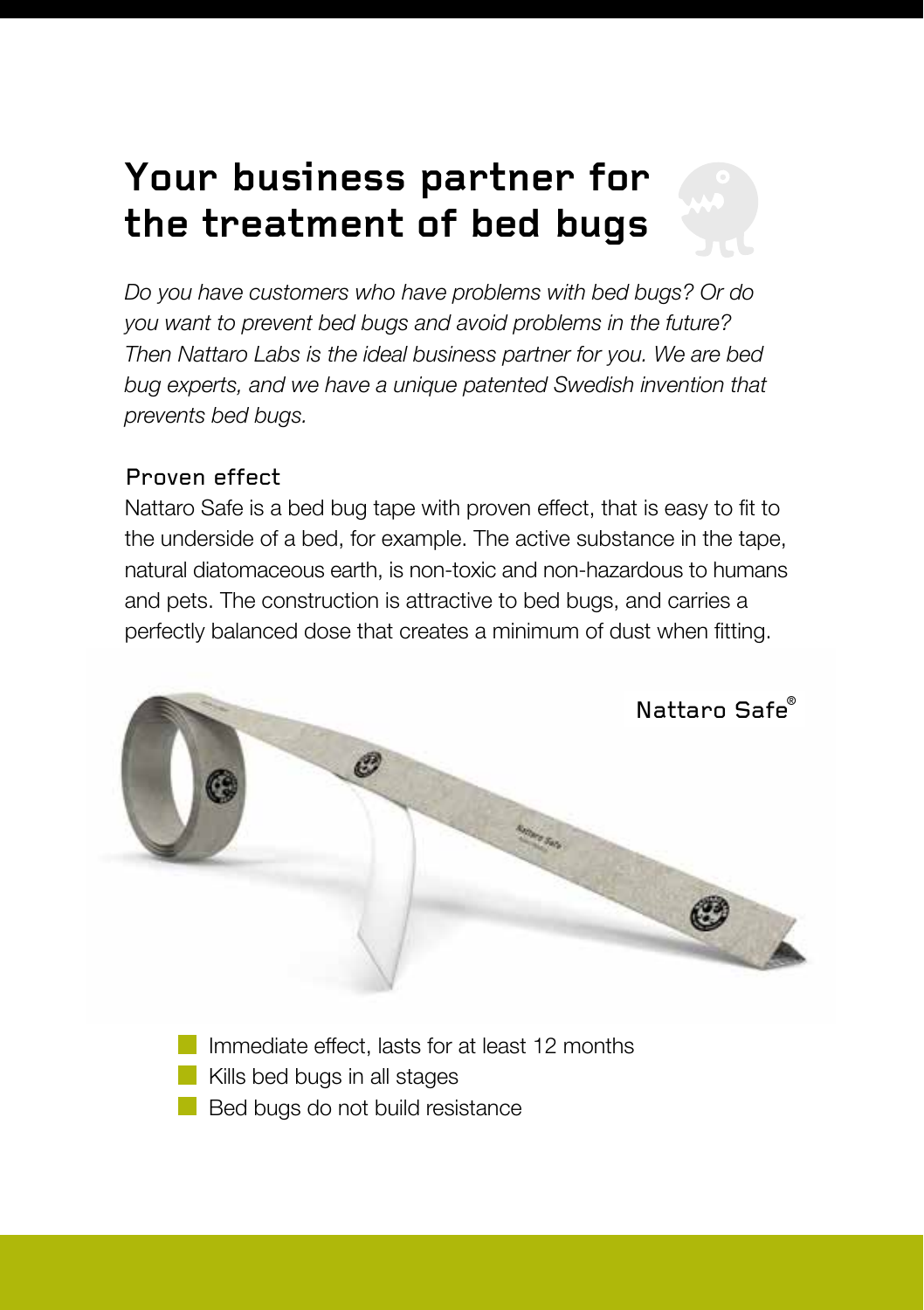### **A simple, effective solution to a serious problem**

Research shows that nine out of ten bed bug infestations start in our beds, and that the bugs' growth rate is exponential. Nattaro Safe breaks the bed bug's lifecycle to ensure that their arrival never develops into a major problem. Thanks to its design, the product is simple to fit where it is needed, whether under the bed, on or behind skirting, headboards and so on. Use Nattaro Safe preventively and after treatment to prevent recurring problems.







By fitting Nattaro Safe to beds, bed bug population development is cut off, thus controlling a bed bug infestation before it reaches exponential growth.

Easy to fit under and around the bed An effective preventive shield in at-risk environments The perfect complement to conventional pest control methods